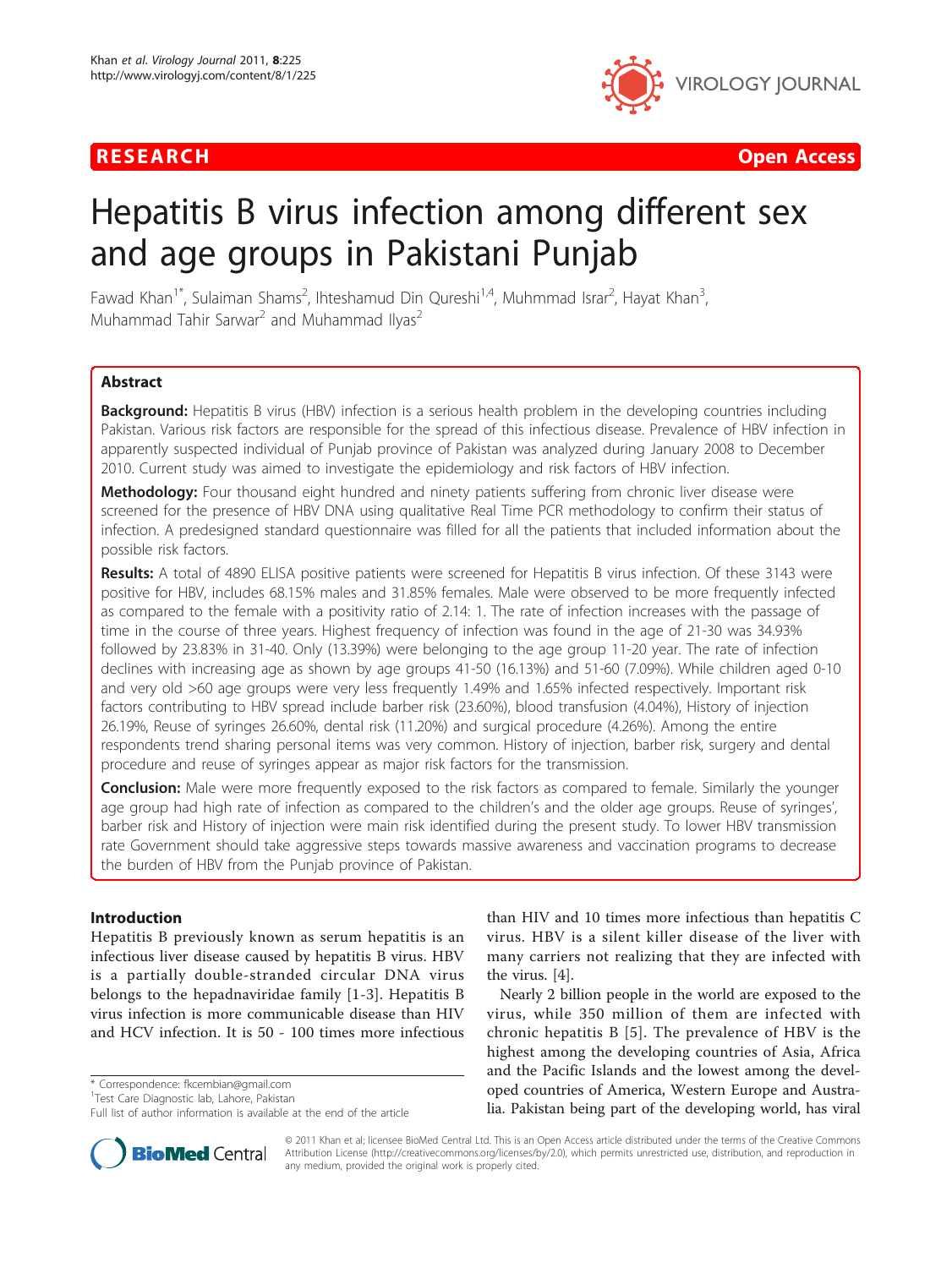<span id="page-1-0"></span>hepatitis is a major public health problem [[6\]](#page-4-0). Studies indicated that the hepatitis B is a crucial public health problem in Pakistan with increased morbidity and mortality. According to WHO (World Health Organization), Pakistan falls under the endemic region with 3% HBV infected population [\[7](#page-4-0)-[9\]](#page-4-0). Exposure rate of HBV in Pakistan is not known clearly but limited data shows 35-38% prevalence with 4% being carriers and 32% having anti-Hepatitis B virus surface antibodies through natural conversion [\[9](#page-4-0)].

Important factors contributing to HBV spread include unsafe use of therapeutic injections,[\[10](#page-4-0)] blood transfusion, [[11](#page-4-0)] tattooing,[\[12\]](#page-4-0) mother to child transmission [[13\]](#page-4-0) and unsafe sexual practices [[14](#page-4-0),[15](#page-4-0)]. In Pakistan, therapeutic injections administered in health care settings have been identified as major and consistently reported risk factors for HBV. [[16](#page-4-0)]

HBV can affect both male and female of different age groups. However, provincial level estimates in the most populous province of Pakistan regarding the epidemiology, risk factors and prevalence in different age and sex group for hepatitis B are currently not available. Therefore we initiated the current study with the purpose of finding out the prevalence and common risk factors among the male and female population of different age groups in this region of the country.

# Materials and methods

# 2.1. Blood Sample collection

A total of 4890 HBsAg ELISA positive blood samples from HBV carrier subjects were received at Test Care lab and Pathology Department Fatima Jinnah Medical College Lahore between 2008-2010 for the detection of HBV DNA by PCR. A blood sample of 3ml was collected in a vacutainer from each patient and the serum was separated to store at -20°C until processed. Standard protocol for reducing contamination was strictly followed.

# 2.2. ELISAs for HBsAg and HBeAg

All the patients were screened for HBsAg and HBeAg using 3<sup>rd</sup> generation enzyme-linked Immunosorbant Assay (ELISA) (DRG Instruments, Germany) kits using the methodology described by the manufacturers.

# 2.3. HBV qualitative PCR and viral load

HBV qualitative PCR and viral load for ELISA HBV positive was done using SmartCycler II Real-time PCR (Cepheid, USA) using HBV DNA qualitative/quantitative kits (Sacace Biotechnologies, Italy) according to the kit protocol. Polymerase chain reaction (PCR) negative patients were excluded where as positive subjects were further selected for the study.

# 2.4. Statistical analysis

Data was analyzed and the summary statistic was carried out by a statistical package, SPSS version 16.0 for Windows. The results for all variables were given in the form of rates (%).

# Results

A total of 4890 ELISA HBV positive subject's samples received from different geographical locations of Punjab were screened for HBV infection. Table 1 shows demographic characteristics of the studied sample. Most of the responded were of low economic status. Out of these ELISA positive specimens 1747 were found negative by HBV Qualitative real time PCR and therefore were excluded from the study. Total of 3143 PCR positive for HBV infection that were further included in the study. Of these 2142 (68.15%) were male and 1001 (31.85%) were female. Male were found to be more frequently infected as compared to the female with a positivity ratio of 2.14: 1.0 respectively. The rate of infection in both male and female tends to increase with the passage of time. The highest rates of infection 44.54% were found in 2010 followed by 30.13% 2009 and 25.32% in 2008 respectively.

Figure [1.](#page-2-0) shows the age wise distribution of hepatitis B virus infection in the current study. There was an age effect on the prevalence of hepatitis B infection in both genders. Highest frequency 34.93% of HBsAg positive individuals were found in the youngest age group with more positive individuals falling under 21-30 age group while 31-40 being the second 23.83% most abundant. 421 (13.39%) individuals positive for HBV infection were belonging to the age group 11-20 year. The rate of infection declines with increasing age as shown by age groups 41-50 (16.13%) and 51-60 (7.09%) in the figure. While very young 0-10 and very old >60 age groups were very less frequently 1.49% and 1.65% infected by Hepatitis B virus. Individuals whose age is unknown have very low rate 1.49% of infection as shows in Figure [1.](#page-2-0)

Patients were randomly interviewed for the various risk factors to find out the possible modes of transmission. Table [2](#page-2-0). shows the results of risk factors analysis for HBV infection in the studied population. The risk factors distributions were shaving from community

|          |  | Table 1 Demographic and socioeconomic status of the |  |  |
|----------|--|-----------------------------------------------------|--|--|
| patients |  |                                                     |  |  |

| Sex      |            | <b>Marital status</b> |              |          |  |
|----------|------------|-----------------------|--------------|----------|--|
| Male     | Female     | Single                | Married      | Divorced |  |
| 2142     | 1001       | 1369                  | 1720         | 53       |  |
|          | Literacy   | Socioeconomic status  |              |          |  |
| Literate | Illiterate | High                  | Middle lower | l ower   |  |
| 1175     | 1967       | 576                   | 985          | 1581     |  |
|          |            |                       |              |          |  |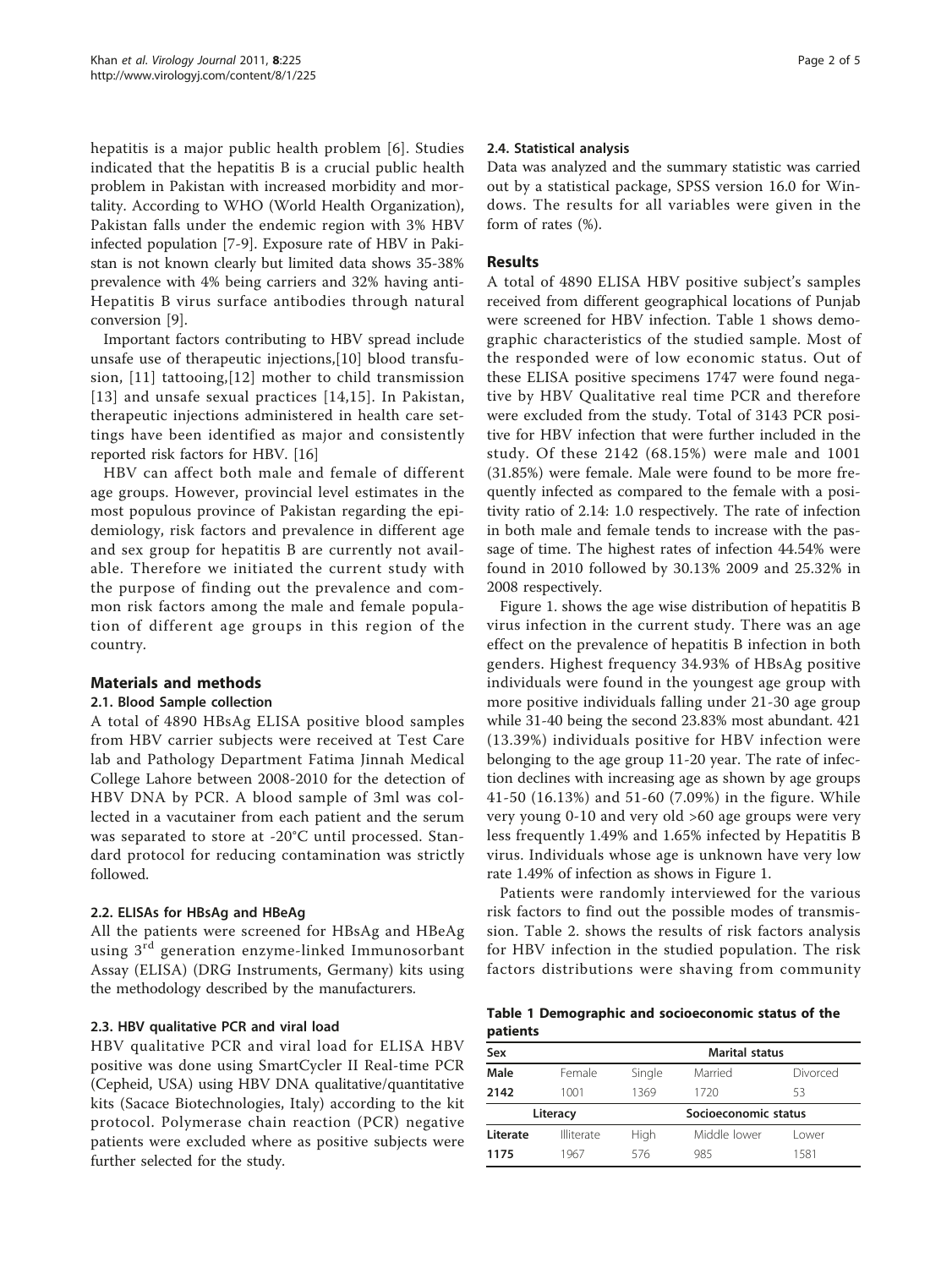<span id="page-2-0"></span>

barber, dental procedures, past surgical history, blood transfusion, Ruse of syringes and history of injection. Among the overall HBV DNA positive cases there was a high trend of sharing personal things. The study revealed that the three main risk factors identified were a History of injection 26.19%, reuse of syringes 26.60% and barber risk was 23.60%. There was also a strong 11.20% and 4.26% relation with the antecedent of dental, surgical procedures and 4.04% of Blood Transfusion. There was a lack of precision regarding any surgical procedure.

#### **Discussion**

HBV infection is a global health problem with its continuously increasing burden on the developing countries like Pakistan [[17\]](#page-4-0). No study on HBV epidemiology and pattern of transmission representing all the geographical regions of Punjab is available. The current study was initiated with the purpose of finding out the prevalence and the common risk factors among the different age groups of the studied region. Table [1](#page-1-0) shows demographic distribution of all the respondents. This study revealed several high risk behaviors and practices for the transmission of this infection are significantly more prevalent among these patients as compared to the normal

Table 2 Risk factors for hepatitis B virus infection in the respondents.

| <b>Risk Factors</b>      | <b>Total</b> | Observed % |
|--------------------------|--------------|------------|
| <b>Blood Transfusion</b> | 127          | 4.04%      |
| <b>Barber risk</b>       | 728          | 23.16%     |
| Surgical procedure       | 134          | 4.26%      |
| Dental risk              | 352          | 11.20%     |
| Reuse of syringes        | 836          | 26.60%     |
| Sharing personal item    | 142          | 4.51%      |
| History of injection     | 823          | 26.19%     |

More than one category per subject is possible

population. During the study we found that 64.27% infected population out of the study specimens. Because almost all the individuals were clinically infected patients who were referred to the hospitals and medical centers for their diagnosis and medication, this figure however dose not represents the overall picture of the total country population prevalence rate infected with hepatitis B virus. There are no recent national reports on the prevalence of hepatitis B infection in Punjab. However, studies performed in some selected populations may still be suitable for comparative purposes. Alam et al. 2007; reported a positivity ratio of 2.23: 1 [[17\]](#page-4-0) for male to female ratio with is quite matching with our value of positivity 2.14: 1.

Regarding the sex distribution of HBV infection there were more male 68.15% patients than female 31.15%. This was compatible with work form Naz et al 2002 reported a high prevalence in males 68.3% than females 31.7% [\[18](#page-4-0)] which is quite comparable with our results. Mansoor et al 2007 reported a high prevalence 64% in males than 36% females [\[19\]](#page-4-0). Moosa et al. 2009; and Awan et al. 2010; reported a high (59.1%, 58.3%) prevalence in males than females (40.9%, 41.7%) respectively [[20](#page-4-0),[21](#page-4-0)]. Zubair et al.2010; determining the frequency of hepatitis B virus among children with chronic liver disease also find out a high 54% prevalence in male than females 46% [\[22\]](#page-4-0). Nwokediuko 2010; also reported a significantly higher (79.2%) infection rate in male as compared to the female (20.8%) [[23\]](#page-4-0). Higher HBV Infection in males as compared to female may be due their being employed outsides their homes, visiting barber shops and also their involvement in blood transfusion practices. While women are mostly involved in house hold activates based o the social, cultural and religious preferences and influence.

Prevalence data from individual studies were further segregated into age groups. There was an age effect on the prevalence of hepatitis B infection. Prevalence rose from 13.39% in teenage 11-20 to a peak of 34.93% and 23.83 % in people aged 21-30 and 31-40 years respectively. After this it declined to 16.13% and 7.09% in people aged 41-50 and >6o years. While very young 0-10 and very old >60 age groups were very less frequently 1.49% and 1.65% infected by Hepatitis B virus infection. Age related prevalence for those having unknown age was 1.49% of infection. Alam et al. 2007; also reported a significantly higher infection in persons with age between 21-40 years followed by 41-60 years age [[17](#page-4-0)]. Very young and old individuals were very less frequently infected by HBV. Castolo et al. 2001; report also supported our finding that prevalence of HBV infection is higher in patients up to the age of 40 years [[24](#page-4-0)]. HBV infection being higher in young's respondents may be due to their greater exposures and interaction in society as compared to children and aged persons.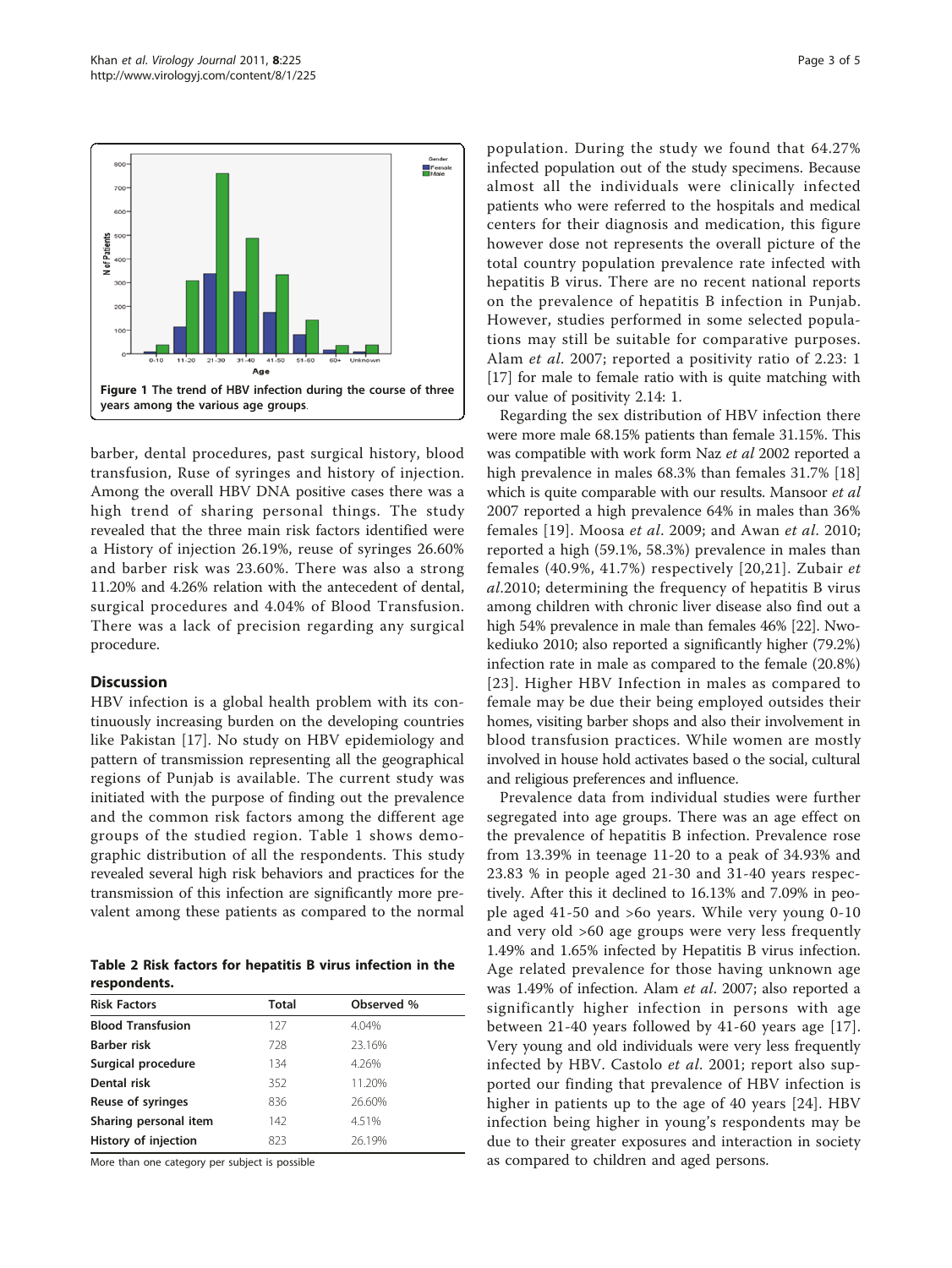Unnecessary injections were given commonly among the respondents. History of therapeutic injection use for various ailments was present in over 26.19% patients suffering from hepatitis B virus infection. According to Ali et al. 2009; an average person receives four injections per year, most of which are unnecessary and up to 75% are unsafe or reused [[25\]](#page-4-0). Also 26.60% respondents have the history of the syringe reuse. Syringes are reused and sterility of injections is often not maintained due to financial constraints. Qureshi et al. 2009; also reported intramuscular injection as a source of HBV and HCV [[26](#page-4-0)]. Alavian et al. 2007; and Ali et al. 2009; identified reused syringes as a major risk factor for hepatitis B and C infection. Injections appear to be the single most significant factor in the spread of HBV and HCV in the general population of Pakistan [[25,27\]](#page-4-0). This may be due to the lack of awareness about the possible risk factors among the healthcare providers and the population in general. Most of the patients were of the view that injected medicines are more effective than oral medications.

Shaving by barbers according to Waheed et al. 2010; in countries like Bangladesh, Pakistan, India, Iran, Israel and Italy, indicated that HBV can be transferred by blade sharing and barber related instruments [[28\]](#page-4-0). During the study most 23.60% of the respondents were unaware that contaminated razors may also be one of the main causative sources for the transmission of hepatitis B virus infection. These results were supported by the findings of Janjua and Nizamy, 1999; in a cross sectional study of barbers in Rawalpindi/Islamabad showed barbers having very weak or no sterilization practices [[29](#page-4-0)]. Moosa et al. 2009; and Qureshi et al. 2009; also reported that shaving by barber as the most frequent risk of getting HBV infection [[20,26](#page-4-0)]. This may be due to the lack of awareness about risk factors among the barber community, reuse of blade and poor sterilization practices.

During our study 4.04% of the respondents had the history of blood transfusion. Patients with prior history are more prone to the infection as reported in the literature. Alavian 2007; as blood significantly contributes to the transmission of HBV infection [[27](#page-4-0)]. Castolo et al. 2001; and Ali et al. 2009; reported a high rate of HBV infection in multi-transfused persons [[24](#page-4-0),[25](#page-4-0)]. Qureshi et al. 2009; also reported blood transfusion as a potential risk of getting HCV and in HBV infection [[26\]](#page-4-0). A high risk of HBV infection in most of the third world countries like Pakistan is due to lack of proper screening of blood.

According to our findings patient with prior history of dental treatment were 11.20% among the respondents. Our finding coincide the results of Castolo et al. 2001; that HBV is 2-fold higher in patients getting dental treatment [[24\]](#page-4-0). Similarly Qureshi et al. 2009; and Moosa et al. 2009; also reported a higher (36%) and 41.3% patients infected with HBV after following dental procedure [[20](#page-4-0),[26](#page-4-0)].

Patients with any kind of surgical history were 4.26% of the total respondents. Qureshi et al. 2009; reported history of Past surgery was present in 23% of HCV and 15% of HBV [[26\]](#page-4-0). In 2009 Moosa et al also demonstrated surgical procedure as a risk of getting HBV and HVC infection among 28.8% of respondents [[20\]](#page-4-0). Shaving by barbers, blood transfusion, surgery and dental treatments was also recognized by Ali et al. 2009; as a potential source of HBV transmission in Pakistan [[25](#page-4-0)]. The reason might include lack of poor sterilization techniques and reuse of contaminated dental and surgical equipment.

#### Conclusion and Recommendations

This study reveals the gender-wise prevalence and risk factors associated with HBV among the different age groups in the Punjab province of Pakistan. Blood transfusion, surgery and dental treatment appear as major risk factors for the transmission. Male were more frequently exposed to the risk factors as compared to female. Similarly the younger age group have high rate of infection as compared to the children's and the older age groups. This high prevalence was due to the lack of awareness regarding various risk factors involved in HBV transmission among most of the respondents. These risks are minimized by comprehensive measures in both public and private sector to ensure the need for regulation and control of the transfusion practices in Pakistan. In order to prevent HBV infection in our country government should take aggressive steps towards awareness programs involving both the media and public sectors organizations. Information should also be provided to the public that hepatitis B is vaccine preventable disease. Massive awareness and vaccination programs are required to decrease the future burden of HBV from Pakistani population.

#### Abbreviations

HBV: hepatitis B virus; HCV: hepatitis B virus; DNA: Deoxyribonucleic acid; PCR Polymerase chain reaction; SPSS Statistical package software system; HBsAg: Hepatitis B surface antigen; HBeAg Hepatitis B e antigen.

#### Acknowledgements

We thank all the clinicians and patients for their cooperation during the course of this study. We also thanks to our friends for helping in this manuscript writing.

#### Author details

<sup>1</sup>Test Care Diagnostic lab, Lahore, Pakistan. <sup>2</sup>National Centre of Excellence in Molecular Biology, University of the Punjab, Lahore. <sup>3</sup>NUST Center of Virology and Immunology (NCVI), National University of Sciences and Technology (NUST), Sector H-12, Kashmir Highway, Islamabad, Pakistan. 4 Fatima Jinnah Medical College Lahore, Pakistan.